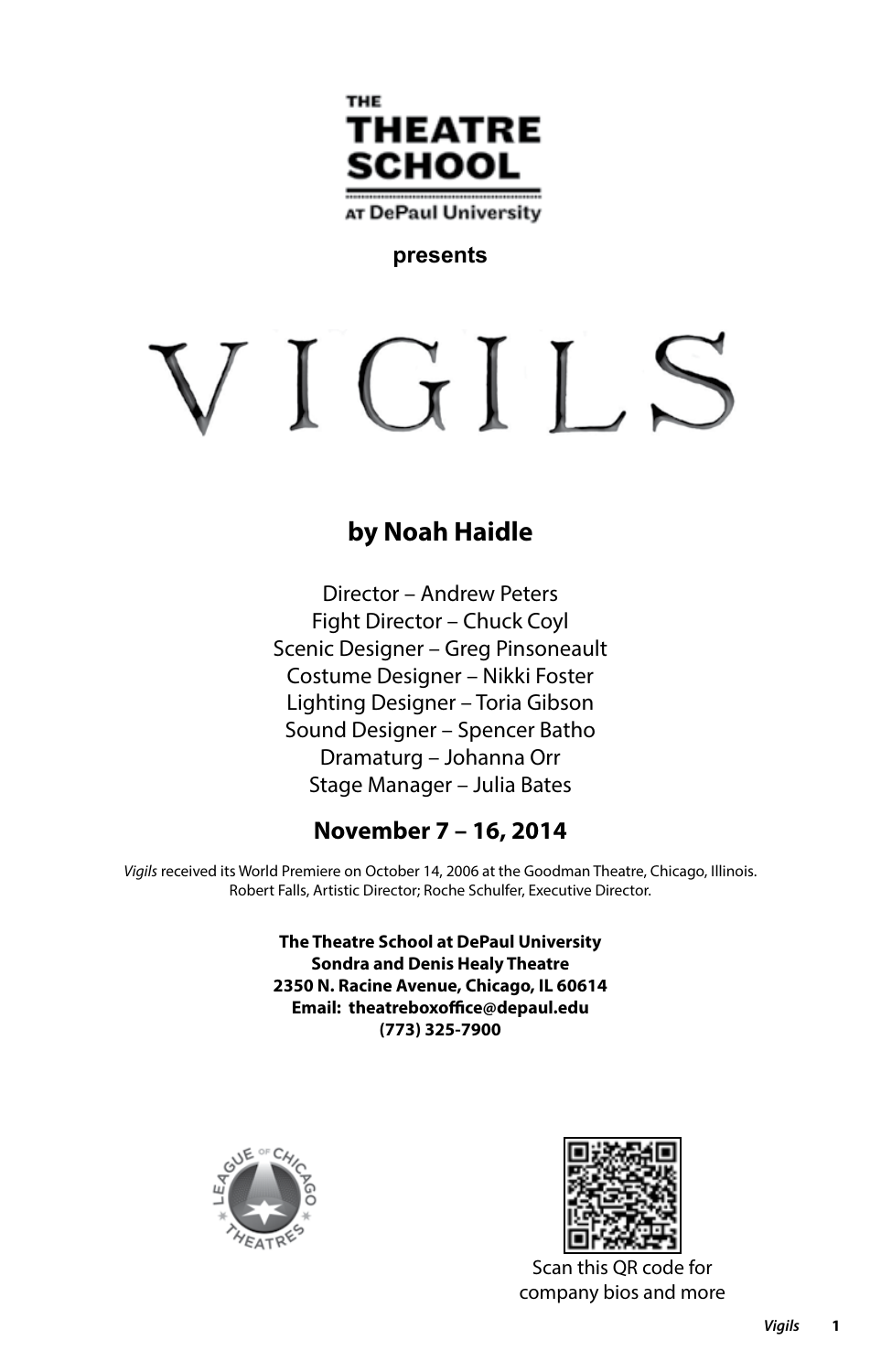# CAST [in alphabetical order]

# DIRECTOR'S NOTE

**Setting:** The Widow's bedroom. Present.

This production includes explicit language and sexual content.

The play will be performed without intermission.

*Vigils* **is presented by special arrangement with Dramatists Play Service, Inc., New York.**

# PRODUCTION STAFF

| Jacki Miller, Jack Rhea                                                        |
|--------------------------------------------------------------------------------|
|                                                                                |
| Megan Pirtle, Elizabeth Weiner                                                 |
|                                                                                |
| Annaleisa Friednash, Mattias Lange-McPherson                                   |
|                                                                                |
|                                                                                |
| House Crew  Elise Belluccia, Zach Carson, Mariana Castro-Florez, Miriam Miller |

# SPECIAL THANKS

Victoria Allen, Brian Balcom, Noah Haidle, Lavina Jadhwani, Anne Kauffman, Kevin Kingston, Erin Kraft, Michael Osinski, Lisa Portes, Nathan Singh, Whitney St. Ours, and Kelvin Wong.

I remember being around eight or nine years old and sitting at my kitchen table. It was some time in the evening, and my mom had made a bowl of ice cream for me. I don't remember eating it. What I do remember is crying. A lot. Probably into the ice cream bowl – which is a terrible waste of ice cream, but what are you gonna do, you know? My grandmother (from my dad's side) had just passed away; she was an incredibly nurturing soul, and funny as hell. While I don't have as many memories of Grammy now, I remember little bits. For instance, she once complimented me on my Incredible Hulk action figure when I brought it over to her house one morning. To a little kid, that made her The Most Important Grammy Forever.

There's something really fascinating about the way the mind imprints memories. Why do certain things get stuck in there? Why do we get hung up on the seemingly meaningless moments? And most importantly, how do memories influence who we are today and how we have changed? In the case of the evening ice cream tearjerker, it was the first time my young brain grappled with the notion of 'death.' I guess that merits a major turning point in my life, so it's staying in the 'scrapbook.'

The story of *Vigils*– even in its most ridiculous moments– feels completely true. We're witnessing a Widow dealing with a cycle of grief, trying to find a way out. As she and the Soul navigate their memories of marriage, we wonder– are our memories chaining us to this cycle of grief or giving us a new perspective on life and humanity? When is it okay to accept and move forward rather than clinging or completely forgetting?

We'll all go through our own cycles, eventually. Better to keep tabs on those simple memories, just to give us a little perspective. And maybe a laugh or two.

(And to Grammy, years later: I am in no way as strong as the Incredible Hulk, but I appreciate the compliment.)

~ Andrew Peters

# DRAMATURGY NOTE

A girl loses the grandfather she spent her summers with. After she graduates high school years later, she loses her child to a miscarriage. As a young woman in her 20s, she loses her husband in a fire.

We all experience loss throughout our lives. Most of us deal with our loss by going through the five stages of grief: denial, anger, bargaining, depression, and acceptance. But every person's reaction to loss and methods of coping are unique. *Vigils* tells the story of a young woman who has lost her husband, the only family she had left. Unable to accept this loss, she physically cannot let her husband's body and soul move on from the corporeal world. Meanwhile, the husband's body and soul are forced to relive whatever memories may come up with no ability to forget the bad and only remember the good.

This play presents an extended period of remembrance and reflection on a tragic event, much like a candlelight vigil or the Mexican holiday Dia de los Muertos. Also called Day of the Dead, this is an annual festival in which families remember and honor loved ones who have died. They create alters, decorate graves, and spend the night telling stories in the graveyard by candlelight about the deceased. An important part of this celebration is the Marigold flower, which is sometimes called "the flower of the dead." The scent is thought to draw spirits back to earth, and so they are often used for elaborate decorations.

*Vigils* physicalizes a problem we all are faced with emotionally in our lived: how do we find the balance of letting our loved ones go yet still hold on to their memory? What does it take for us to let them move on, so that we too may move on?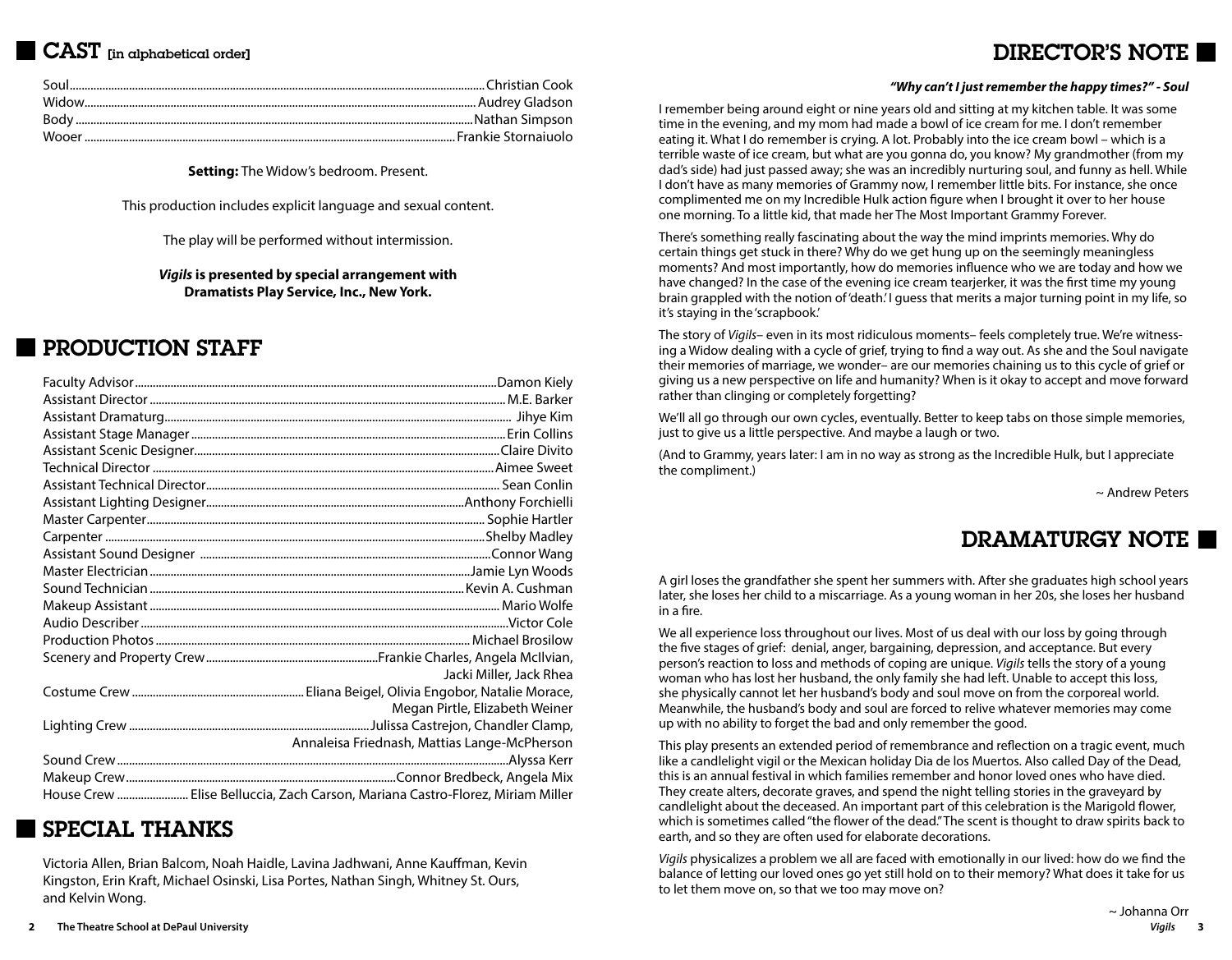# THE THEATRE SCHOOL FACULTY/STAFF

| <b>Technical Theatre</b> |
|--------------------------|
|                          |
|                          |

#### **ADMINISTRATION**

| and Public Relations                         |
|----------------------------------------------|
|                                              |
|                                              |
|                                              |
|                                              |
| Joshua Maniglia Technical Operations Manager |
|                                              |
|                                              |
|                                              |
|                                              |
|                                              |

#### **ACTING & DIRECTING**

|                       | Trudie Kessler Head of Undergraduate Acting |
|-----------------------|---------------------------------------------|
|                       |                                             |
|                       | Artistic Director Chicago Playworks         |
| Greg Allen            | Jane Drake Brody                            |
| Cheryl Lynn Bruce     | Kirsten Fitzgerald                          |
| <b>Andrew Gallant</b> | Linda Gillum                                |
| Noah Gregoropolous    | John Jenkins                                |
| Nick Johne            | Damon Kiely                                 |
| Susan Messing         | Matt Miller                                 |
| <b>Kurt Naebig</b>    | Rachael Patterson                           |
| Kimberly Senior       | Sigrid Sutter                               |
| Ann Wakefield         |                                             |
| <b>MOVEMENT</b>       |                                             |
|                       |                                             |
|                       |                                             |
| Kristina Fluty        | Vanessa Greenway                            |

Camille L'Italien Kimosha Murphy Julia Neary **Nick Sandys Pullin** Clifton Robinson Mary Schmich

# **VOICE AND SPEECH**

Claudia Anderson..............................*Head of Voice and Speech* Deb Doetzer **Mark Elliott**<br>Phyllis E. Griffin Mark Elliott Trudie Kesslei Phyllis E. Griffin Phil Timberlake

#### **DESIGN**

|                               | Nan Cibula-Jenkins Head of Costume Design |
|-------------------------------|-------------------------------------------|
|                               |                                           |
|                               |                                           |
| Jeff Bauer                    | <b>Todd Hensley</b>                       |
| Nick Keenan                   | Jason Knox                                |
| Jack K. Magaw                 | Liviu Pasare                              |
| <b>Henrijs Priess</b>         | Janice Pytel                              |
| <b>Birgit Rattenborg-Wise</b> | Noelle Thomas                             |

#### **TECHNICAL THEATRE**

|                      | Deanna Aliosius Head of Costume Technology |
|----------------------|--------------------------------------------|
|                      | Narda E. Alcorn  Head of Stage Management  |
| Jason Brown          | <b>Richard Bynum</b>                       |
| <b>Kevin Depinet</b> | <b>Richie Fine</b>                         |
| Chris Freeburg       | Joel Hobson                                |
| Ed Leahy             | David Naunton                              |
| Courtney O'Neill     | <b>Russell Poole</b>                       |
| Michael Rourke       | Jim Savage                                 |
| Noelle Thomas        | Alden Vasquez                              |

# Laura Whitlock **THEATRE STUDIES**

|                        | Marcie McVayHead of Theatre Management  |
|------------------------|-----------------------------------------|
|                        |                                         |
|                        | Alan SalzensteinHead of Arts Leadership |
|                        |                                         |
| Suzanne Bizer          | Aaron Carter                            |
| Tosha Fowler           | <b>Brian Gill</b>                       |
| Criss Henderson        | Jim Jensen                              |
| Chris Jones            | Jan Kallish                             |
| Jay Kelly              | Tavia La Follette                       |
| Kristin Leahey         | Brian McKnight                          |
| <b>Bonnie Metzgar</b>  | Shade Murray                            |
| Ernie Nolan            | Bill O'Connor                           |
| Tanya Palmer           | Coya Paz-Brownrigg                      |
| Mara Radulovic         | Maren Robinson                          |
| Roche Schulfer         | Sandy Shinner                           |
| Krissy Vanderwarker    |                                         |
| <b>LIBERAL STUDIES</b> |                                         |
| Den Desse              | David Chaele                            |

Bea Bosco David Chack **Jason Fliess** Kevin Fox Carolyn Hoerdemann Lin Kahn Naman Kahn Ryan Kitley<br>Suzanne Lang Naman Reggie Law Reggie Lawrence<br>Dan Moser Chris Peak James Sherman

#### **TECHNICAL STAFF**

James McDermott

Rachel Slavick

| Mark Gartzman Assistant Theatre Technical Director    |
|-------------------------------------------------------|
| Aaron Pijanowski Assistant Theatre Technical Director |
|                                                       |
|                                                       |
|                                                       |
|                                                       |
|                                                       |

#### **AUDIENCE SERVICES**

| LaKisha Jackson Chicago Playworks House Manager |
|-------------------------------------------------|
|                                                 |
| Kelsey ShipleyTheatre School House Manager      |
|                                                 |
|                                                 |

The Theatre School at DePaul University educates, trains, and inspires students of theatre in a conservatory setting that is rigorous, disciplined, culturally diverse and that strives for the highest level of professional skill and artistry.

A commitment to diversity and equality in education is central to our mission. As an integral part of the training, The Theatre School produces public programs and performances from a wide repertoire of classic, contemporary, and original plays that challenge, entertain, and stimulate the imagination. We seek to enhance the intellectual and cultural life of our university community, our city, and the profession. For admissions information, telephone (773) 325-7999 or 1-800-4-DEPAUL.

# **CHICAGO PLAYWORKS FOR FAMILIES AND YOUNG AUDIENCES**

Chicago Playworks offers a live theatre experience to students, teachers and parents in the Chicago metropolitan area. It is our mission to provide theatre for children that reflects their experiences in a contemporary, multi-ethnic, urban environment.

Founded as the Goodman Children's Theatre in 1925, Chicago Playworks is the city's oldest continuously operating children's theatre. It has been the first theatre experience for audiences of Chicago's young people for more than seven decades and was one of the first major theatres for children in the United States. In 1997 and again in 2003, Chicago Playworks was honored by the Illinois Theatre Association with the Children's Theatre Division Award, for its outstanding long-term contribution to children's theatre. In 1980, Chicago Playworks was awarded the prestigious Sara Spencer Award by the Children's Theatre Association of America (now the American Alliance for Theatre and Education).

Chicago Playworks is a vital aspect of the training at The Theatre School at DePaul University. Students gain pre-professional experience in an extended run before a most demanding and appreciative audience. Chicago Playworks presents three unique productions to more than 35,000 young people each season and has entertained more than 1 million schoolchildren and families since 1925.

# HISTORY

The Theatre School at DePaul University was founded as the Goodman School of Drama in 1925, made possible by a gift of \$250,000 from William and Erna Goodman to the Art Institute of Chicago. The gift was in memory of their son, Kenneth Sawyer Goodman, a playwright. Kenneth dreamed about opening a theatre that combined a repertory company with a dramatic arts school, where classes would be taught by professional artists and actors.

In 1975 the trustees of the Art Institute of Chicago voted to phase out the Goodman School of Drama over a three-year period. Luckily, DePaul University stepped in and embraced the Goodman School of Drama to keep alive a tradition of dramatic programming. DePaul's first theatre, The College Theatre, opened on the Lincoln Park Campus in 1907.

Throughout the years, The Theatre School at DePaul University has grown in reputation and stature. Our new home at Fullerton and Racine opened in September 2013 and was designed by the internationally renowned architect César Pelli and his firm Pelli Clarke Pelli Architects.

**To learn more about our history, please visit theatre.depaul.edu**

# MISSION STATEMENT I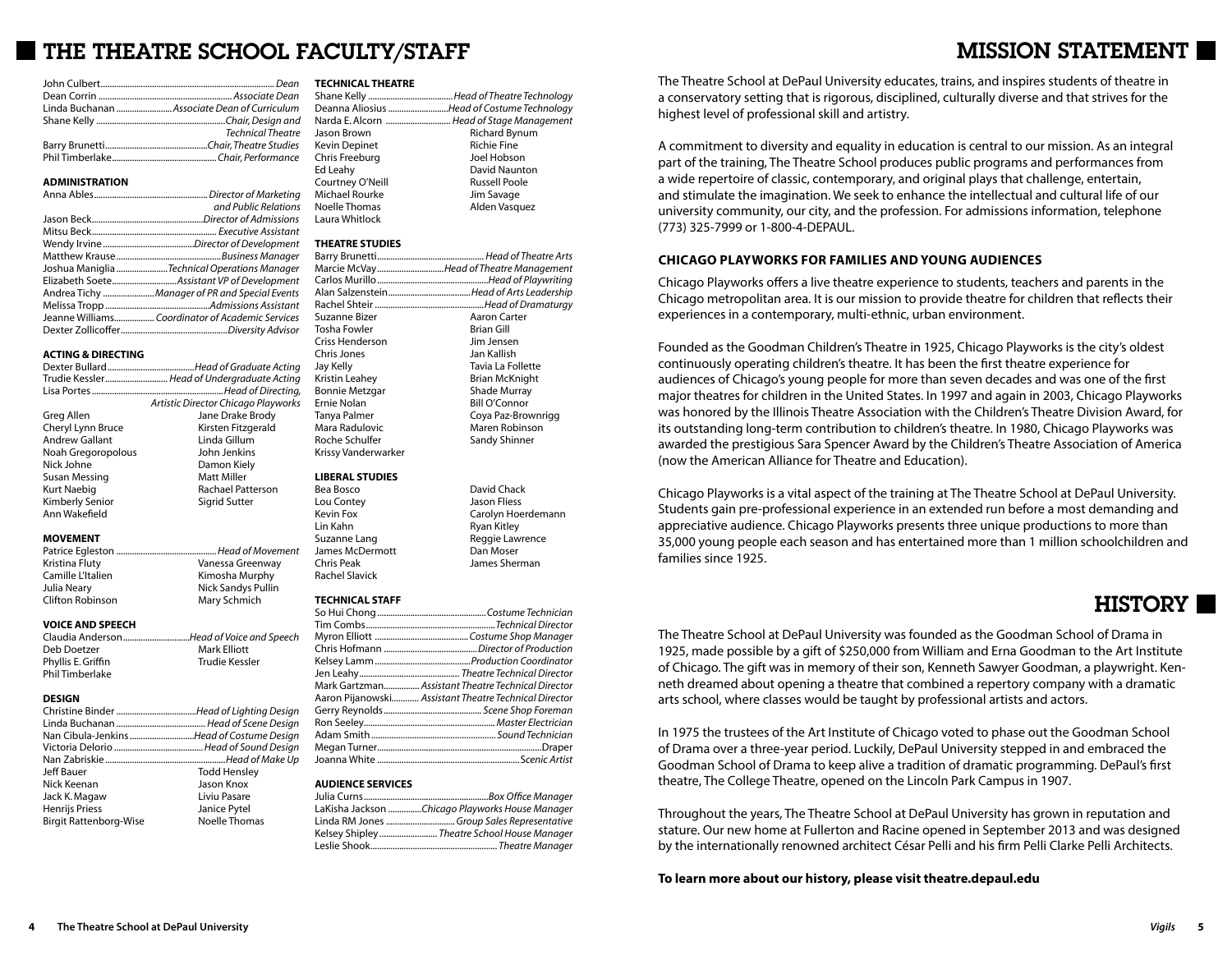# THE THEATRE SCHOOL BOARD

#### **Sustaining Members**

Mary Spalding Burns, *Chair* Sondra Healy, *Chair Emeritus* Joseph Antunovich Kathleen M. Bette Kyle A. DeSantis Whitney A. Lasky Don McLean Irene Michaels Brian Montgomery Penny Obenshain Vonita Reescer

Merle Reskin Hank Richter Trisha Rooney Alden Joseph Santiago, Jr. Patricia Costello Slovak Linda Usher Rev. Monsignor Kenneth Velo

## **Professional Associates**

Paula Cale Lisbe Scott L. Ellis Samantha Falbe

# Scott Falbe Zach Helm Criss Henderson Paul Konrad Amy K. Pietz John C. Reilly Charlayne Woodard Dennis Zacek

**Honorary Board Members** John Ransford Watts Joseph Slowik

MS '86

Sieracki **\$2,500-\$4,999 Fr. O'Malley Circle**

Rosemary Schnell +

Carole Segal & Gordon Segal

# **HONOR ROLL OF DONORS**

Listings in the honor roll reflect contributions and pledge payments of \$1,000 or more made to The Theatre School between July 1, 2013, and June 30, 2014.

#### **President's Club**

Gifts of \$1,000 and above annually qualify for membership in the President's Club, DePaul's honor society of donors.

\*\$1,000,000+ lifetime giving to DePaul University

+ Donor has made a special philanthropic pledge to DePaul University

If you are interested in making a gift to support The Theatre School, please contact Wendy Irvine, Director of Development, at 312/362-7135 or wirvine@depaul.edu.

#### **Alumni & Friends**

#### **\$50,000 +**

**Fr. McCabe Circle** Sondra Healy, GSD '64 (Life Trustee) & Denis Healy \* Dr. Bella Itkin-Konrath (dec.), GSD '43 Lee & Mah Family + Renaissance Charitable Foundation, Inc. Susan Strauss & Peter

Strauss

#### **\$25,000-\$49,999 Fr. Levan Circle**

Kathleen Bette & Gerhard Bette ComEd \* + Fidelity Charitable Gift Fund \* Malcolm Lambe, JD '84 & Linda Usher Bill & Penny Obenshain PNC Bancorp, Inc. \* PNC Financial Services Group, Inc. \* Merle Reskin & Harold Reskin (dec.), LAW '53 \* Claire Rosen & Samuel Edes Kenneth A. Lattman Foundation

**\$10,000-\$24,999 Fr. Corcoran Circle** Focus Lighting, Inc. Geico Paul Gregory, GSD '73 National Philanthropic Trust Merle Reskin Charitable Fund Dr. John Ransford Watts &

# Joyce Watts **\$5,000-\$9,999**

Dunning

Dana Nye +

**Fr. O'Connell Circle** Rochelle Abramson, MED '89 & Elliott Abramson + Fenella Heckscher & Antunovich Associates, Inc. Leslie Antunovich & Joseph Donalee Henne, THE '93 Antunovich Ben Nye Makeup Company, Princess Grace Foundation Inc. Mary Burns & Joseph Burns Thomas Tryon, THE '88 The Cleveland Foundation John Culbert & Katherine Emily Chew & Robert Murphy Morrison Heckscher Thomas Keefe - USA **\$1,000-\$2,499**

Culbert, MED '04 Toni Dunning & David Bob & Linda Kozoman Matthew Lambert, THE '94 Foundation, Inc. + Northern Trust Corporation **Vincentian Circle** Anonymous (1) Thomas Amandes, GSD '81 & Nancy Everhard Jay Braatz, EdD Lawrence Bundschu Emma Byrne Dean & Judy Corrin Walt Disney Company Foundation

Nancy Rick-Janis, MBA '93 & Robert Janis, SNL '82; Sarah Siddons Society, Inc. Segal Family Foundation Linda Sieracki & Richard Ernst & Young Foundation Herbert Felsenfeld, GSD '63; GSD '65 & Gail Newman Jean Fiala Elizabeth Hollendoner, MBA '03; MS '14 Maureen Huntley, GSD '82 & Paul Sheahen William Ibe, LAS '80 Anthony Johnson, THE '95 & Candace Johnson Mary Kosinski, BUS '82 Susan Leigh Peoples Gas Joseph Ponsetto, EDU '78; JD '82 & Jeanne Lenti Ponsetto, EDU '78 Robert Shook, GSD '72 & Leslie Shook Elizabeth Soete & Raymond Narducy + Juliana Tew & Dr. Stephen Tew, MD Monsignor Kenneth Velo

> **Matching Gifts** Walt Disney Company Foundation Ernst & Young Foundation Peoples Gas

# **ON THE FULLERTON STAGE**

*Metamorphosis* by Franz Kafka adapted by Stephen Berkoff directed by Kelvin Wong February 6 – 15, 2015 (previews 2/4 & 2/5)

# *The Duchess of Malfi*

by John Webster directed by Lavina Jadhwani April 17 – 26, 2015 (previews 4/15 & 4/16)

# *MFA15*

Title TBA by Laura Jacqmin directed by Dexter Bullard An ensemble piece to be performed by MFA III actors May 15 - 24, 2015 (previews 5/13 & 5/14)

# **IN THE HEALY THEATRE**

*Vigils* by Noah Haidle directed by Andrew Peters November 7 – 16, 2014 (previews 11/5 & 11/6)

# *Elemeno Pea*

by Molly Smith Metzler directed by Brian Balcom February 13 – 22, 2015 (previews 2/11 & 2/12)

# *NEW PLAYWRIGHTS SERIES*,

*Video Galaxy* by Jared Hecht directed by John Jenkins May 22 – 30, 2015 (previews 5/20 & 5/21)

# 2014-2015 SEASON

# **CHICAGO PLAYWORKS FOR FAMILIES AND YOUNG AUDIENCES**

*at DePaul's Merle Reskin Theatre*

# *The Phantom Tollbooth*

by Susan Nanus based on the book by Norton Juster directed by David Catlin October 7 – November 15, 2014

# *Symphony of Clouds*

by Margaret Larlham directed by Ann Wakefield January 13 – February 21, 2015

# *The Day John Henry Came to School*

by Eric Pfeffinger directed by Ernie Nolan April 7 – May 16, 2015